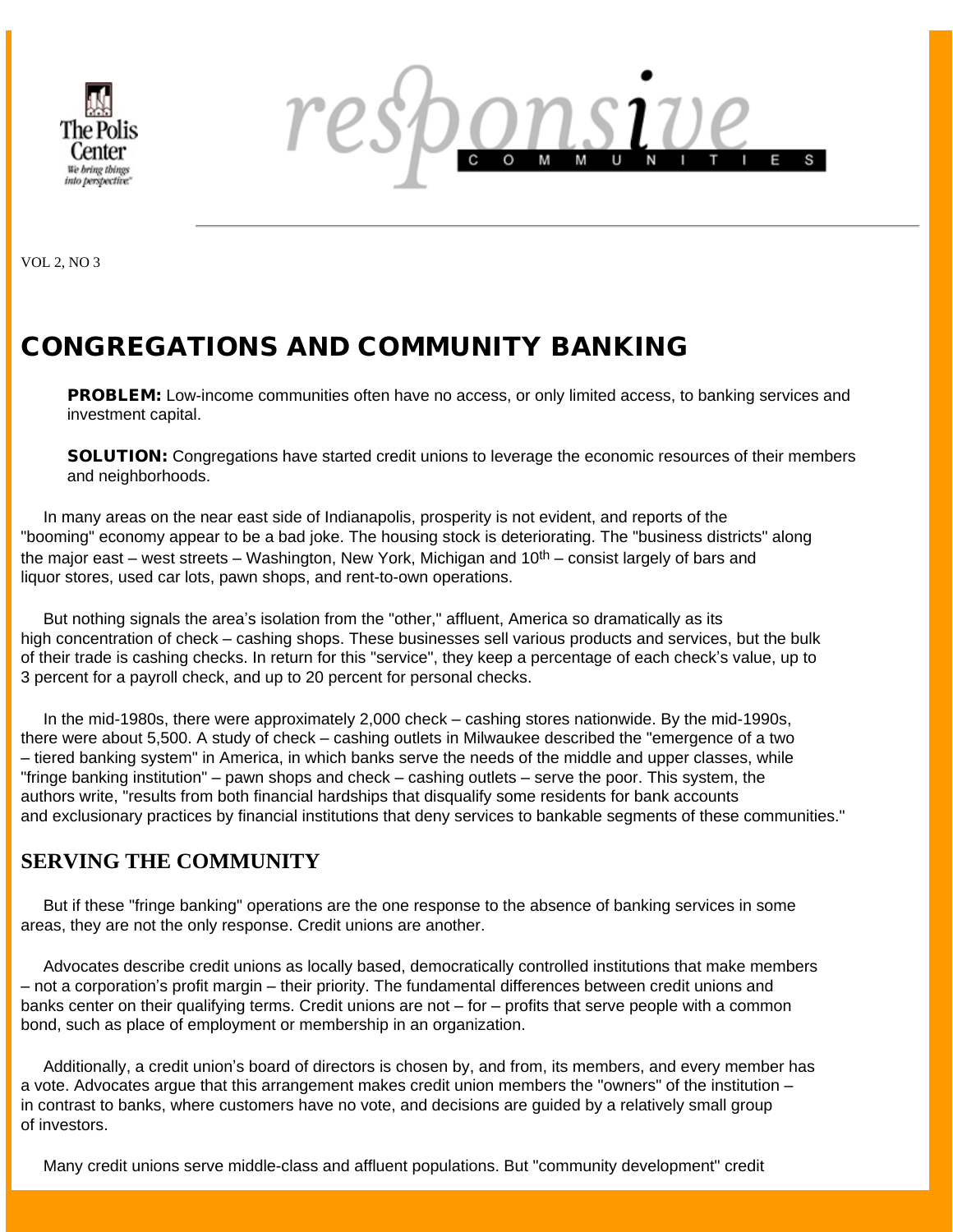unions serve the residents of poorer neighborhoods. They pool residents' financial resources and use them to make loans to members – people whom banks would likely turn away because they lack a credit history or sufficient income. Any "profits" are returned to the credit union's financial reserves and loaned out again. This process keeps the neighborhood's financial resources circulating within the community and working to build up the local economy.

 The Near Eastside Community Federal Credit Union has 2,600 members and about \$4 million in assets. NECFCU is small. Nonetheless, in two decades it has loaned out \$15 million in a neighborhood all but abandoned by first – tier financial institutions.

 "This credit union was important to the neighborhood when it started, " says Barbara Black, manager of NECFCU since its founding in 1981. "And it's even more important now, because of what has happened in the last five years – the fact that most of the major banks have been bought out by out – of – state banks. This neighborhood has been affected dramatically by branch closings and mergers and by banks not interested in serving low – income communities."

 After 20 years of offering basic savings and checking services, and making small home – improvement and car loans, NECFCU recently began offering home mortgage loans. Black expects to double the number of its members, to about 5,000, within three years.

 "The more people learn about credit unions the more they like them," she says. "They're financial cooperatives – member-driven – and I think our members feel very fairly treated."

## **TARGETING RESOURCES**

 For congregations and religious organizations, credit unions are attractive because they put financial resources to work in a targeted way. The national Evangelical Christian Credit Union advertises that, in addition to a competitive interest rate, "Every dollar you deposit goes to work in the service of members and ministries – be it church construction, a missionary's travel expenses, or expanding a Christian school."

 For the same reason, a group of seven pastors formed the Church of God Credit Union in 1962. It now serves about 1,800 members of the Anderson – based denomination. "When you save here, you know your money will be going to support causes that you approve of," explains the president of the institution. "It allows the family of God to help one another."

 These credit unions are based on adherence to a certain belief system. But some congregations and denominations support or found a credit union to serve as an engine of economic development in their community, whether that is a congregation's membership or its neighborhood. In other parts of the nation, congregations are heavily involved in this form of economic development.

 In the mid-1990s, five African-American churches near Atlanta formed the South DeKalb Federal Credit Union with about 800 members. Two years later, it had more than 2,000 members and began offering ATM services and credit cards.

 Atlanta is also home to the nation's oldest congregation – based, African-American credit union, established in 1956 by Wheat Street Baptist Church. The operation now has 1,000 members and assets of more than \$1 million. Using the credit union as its financial base, the church has branched into other areas of economic development. Wheat Street has about \$33 million in real estate holdings, including two housing developments, an office building, and a shopping center.

 Near Oakland, Calif., Allen Temple Baptist Church has developed the nation's largest faith – based, African-American credit union. In 20 years of operation, its assets have grown to \$10 million. This credit union is only one facet of the church's strong commitment to its community; it recently opened a 60,000-sq.-ft. Family Living Center to provide activities for all ages.

 In Indianapolis, the NECFCU is an indirect result of congregational activism. In 1970, a group of clergy formed the Near Eastside Community Organization as an umbrella group for neighborhood associations and as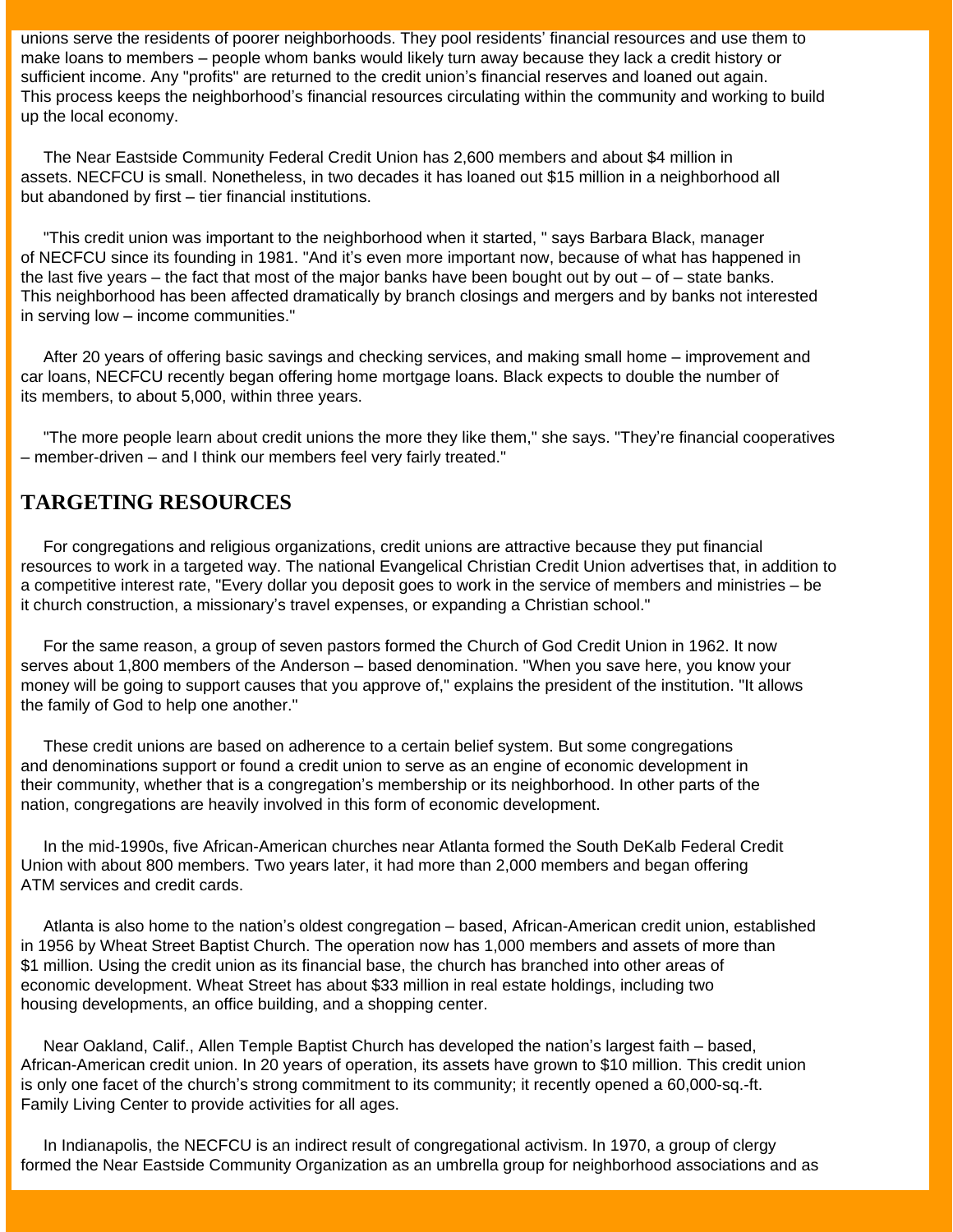a catalyst for neighborhood improvement. At NESCO's meetings in the late 1970s, residents frequently complained of their inability to get loans and about the exodus of banks from the area. These complaints moved the area's community center and its community development corporation to collaborate on starting the credit union.

 Today, religious groups are still important to the credit union. Several congregations are members, and nationally based denominational bodies have also deposited funds, some up to \$100,000. These deposits earn a lower interest rate than they would elsewhere, but the benefit to denominations is that their money – which is federally insured, just like a bank deposit – is used to help the people of a struggling community.

 Despite NECFCU's roots in church activism and its ties to religious groups, though, NECFCU is not a faith – based credit union, and Indianapolis does not have the kind of explicitly faith – based, multimillion – dollar credit unions common to other cities. The nearest thing to those operations is the Mount Zion Federal Credit Union.

### Mount Zion Baptist Church/Mount Zion Federal Credit Union

 A sign posted outside Mount Zion Baptist Church declares that the church is "stretching beyond our breakpoint, with the help of God, to give life to church and community."

 On Boulevard Place, which runs along the west side of the church, apartment complexes stand as testimony to the church's mission. They were built by Mount Zion during the tenure of Rev. R. T. Andrews, the church's pastor from 1939 until his death in 1984.

 Providing senior citizens with safe, low – cost housing was only one component of Andrews' grand vision of "cradle – to – grave" services for Mount Zion and its community. Under him, the church also established a day care center, a geriatric center, and a credit union.

 Rev. Andrews started the credit union in 1965 with 11 charter members who contributed \$5 each. Today, the Mount Zion Federal Credit Union has about 600 members and assets of \$600,000. It provides two basic services: personal loans and share accounts (the equivalent of banks' savings accounts). The credit union is open to Mount Zion's 550 members and to others who are connected to the church, such as employees or members' relatives.

 Bobby Conner, president of the credit union for the past 12 years and a board member for 20, says the operation has had ups and downs. When he first joined the board, the default rate on loans was 25 percent – extraordinary in a business in which 1 to 3 percent is the norm. The situation was so bad that the National Credit Union Association, a federal regulatory agency, nearly forced the credit union's closure. But Mount Zion began pursuing delinquencies more aggressively and explaining up front its expectations of members. As a result, the default rate has fallen to below 1 percent.

 "We tell people that even though we're a church operation, they have to pay us back," Conner says. "When people come to us now, they know we're not only church – based, but that we're also a financial institution, a business."

 Conner is so confident of the credit union's health that he is working on a proposal to allow other churches to become partners in its neighborhood – the United Northwest Area, one of the poorest neighborhoods in the city. If that worked well, Mount Zion would open up membership to all churches in the Indianapolis area.

 Conner says several churches are already interested. "Members of the church community see that if we merge our resources, we can become a multimillion-dollar operation" promoting the "economic empowerment of churches," he says.

 The proposal will be ready by the end of the year. Conner hopes the first stage will take effect in 2001. In addition to expanding the membership, the proposal would allow the credit union to offer check cashing, which it does not now.

 Due to its restricted scope, MZFCU serves the small – loan requirements of its members but does little to affect the economic fate of its area. In its 35 years of existence, the credit union has loaned out more than \$3.5 million – a significant accomplishment, certainly. But the credit union's limited size and service prevent it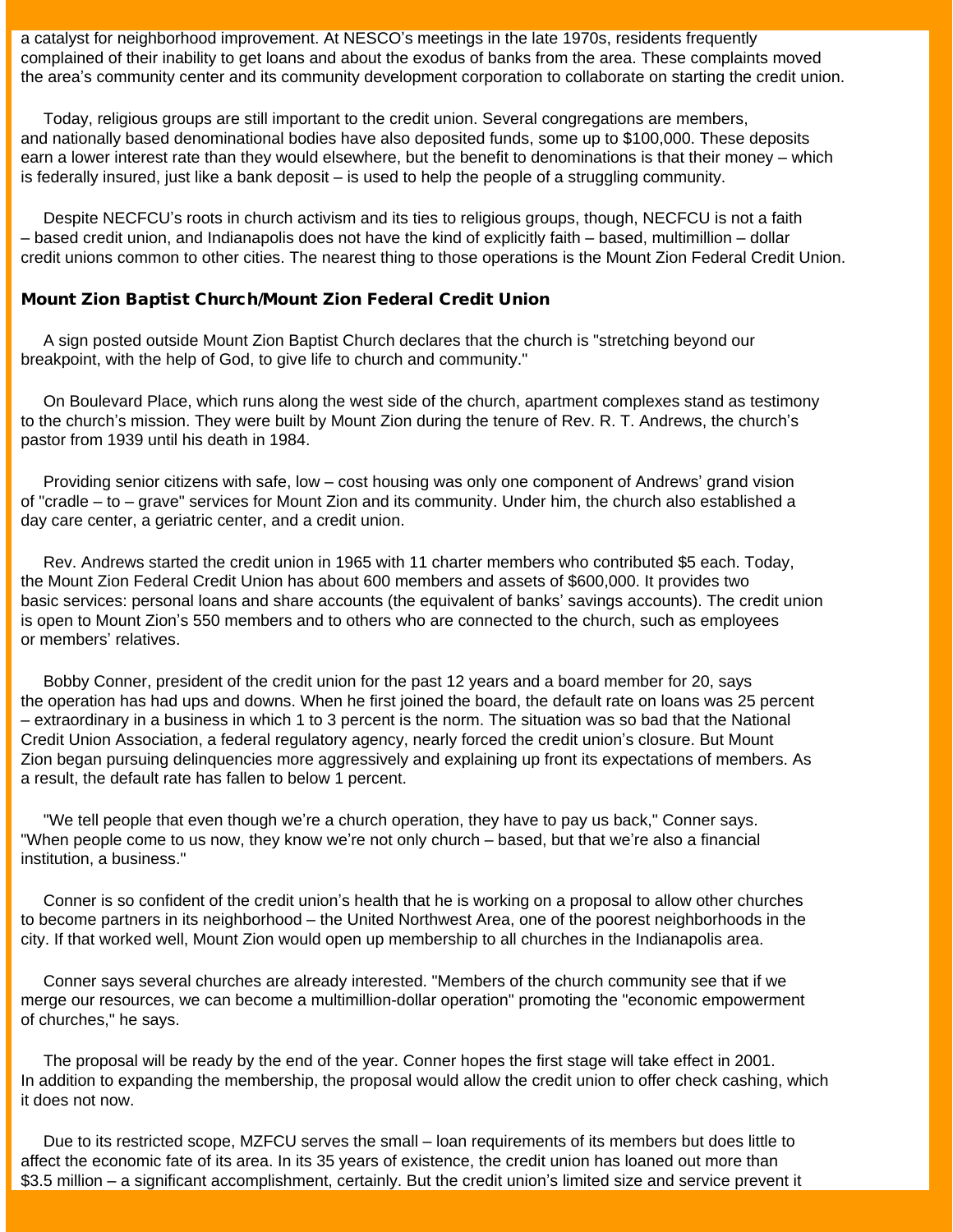from financing large – scale development projects. Whether that will change after the planned expansion remains to be seen.

### **NUMEROUS OBSTACLES TO OVERCOME**

 Faith – based credit unions face a common, daunting set of challenges. The first is the expertise and energy required. Besides developing a proposal, congregations must also have volunteers or employees with the know-how to oversee a financial institution. "That's a huge undertaking," says Barbara Black of the Near Eastside Community Federal Credit Union. "It's a long road from saying, 'Hey, let's have a credit union,' to having a credit union that survives."

 Another problem for faith – based credit unions is the erratic nature of funding. If members' paychecks were deposited electronically, the institution could depend on a certain minimum level of deposits each week. But few faith – based credit unions are equipped to offer that service. Instead, they must rely on members to appear in person with their paychecks (or cash) to make deposits.

 This relates to a third problem: consumers have become highly demanding of their financial institutions. As the banking industry has become more competitive, banks have expanded their services. They offer better business hours and a wider variety of investment instruments than they did not long ago, and conveniences such as electronic deposit, automatic teller machines, and banking by phone are now standard. It is nearly impossible for small credit unions to compete.

 These factors have combined to squeeze most small credit unions out of the industry. When Bobby Conner was elected to the board of Mount Zion Federal Credit Union in 1980, there were four faith – based African-American credit unions in the city. Mount Zion's operation is the only survivor.

 The same story has been repeated across the state. In their heyday in the mid-1970s, there were more than 600 credit unions in Indiana. Today there are about 250. But the number of people served by credit unions is actually rising, even as the number of credit unions declines, reflecting the consolidation of smaller institutions as they try to compete with banks.

 If few small credit unions have survived these trends, fewer still have been started in recent years. Lee Kestel, senior consultant for the Indiana Credit Union League, said that he could "count on one hand the number of credit unions chartered in the last 10 or 15 years." None was faith – based, and half the recent startups have already closed or merged with another institution.

 Still, there are examples in other cities of faith – based credit unions starting, surviving, and contributing substantially to the economic development of their communities. So why not in Indianapolis?

 The primary reason is likely the size of the city and its churches. Atlanta, the unofficial headquarters for this sort of activity, has several of the largest African-American churches in the nation – congregations with both the vision and leverage to make a difference in their communities. The five churches that formed the South DeKalb Federal Credit Union have a combined membership of 45,000 people – nearly the size of this city's near east side.

 Another possible factor is "the environment, the way people view the relationship between the secular and the sacred" in Indianapolis, says Darren Cushman-Wood, pastor of the East Tenth Street United Methodist Church. He and other local clergy led protests in 1997 when Bank One decided to close its near-eastside branch.

 "The clergy in central Indiana simply don't see these issues as a priority," Cushman-Wood says. "They view it as outside their training, outside the scope of their collaborations. Also, Indianapolis doesn't have strong neighborhoods – organic neighborhoods with clear boundaries – and the churches are only as strong as their communities."

 Charles Guynn, director of the Indiana Black Expo Economic Development Corporation, observes that " a lot of education needs to be done. If the churches of the city were ever able to come together and pool their money…But they don't know about those kinds of things. Or, if they know about it, they're not sure how to do it.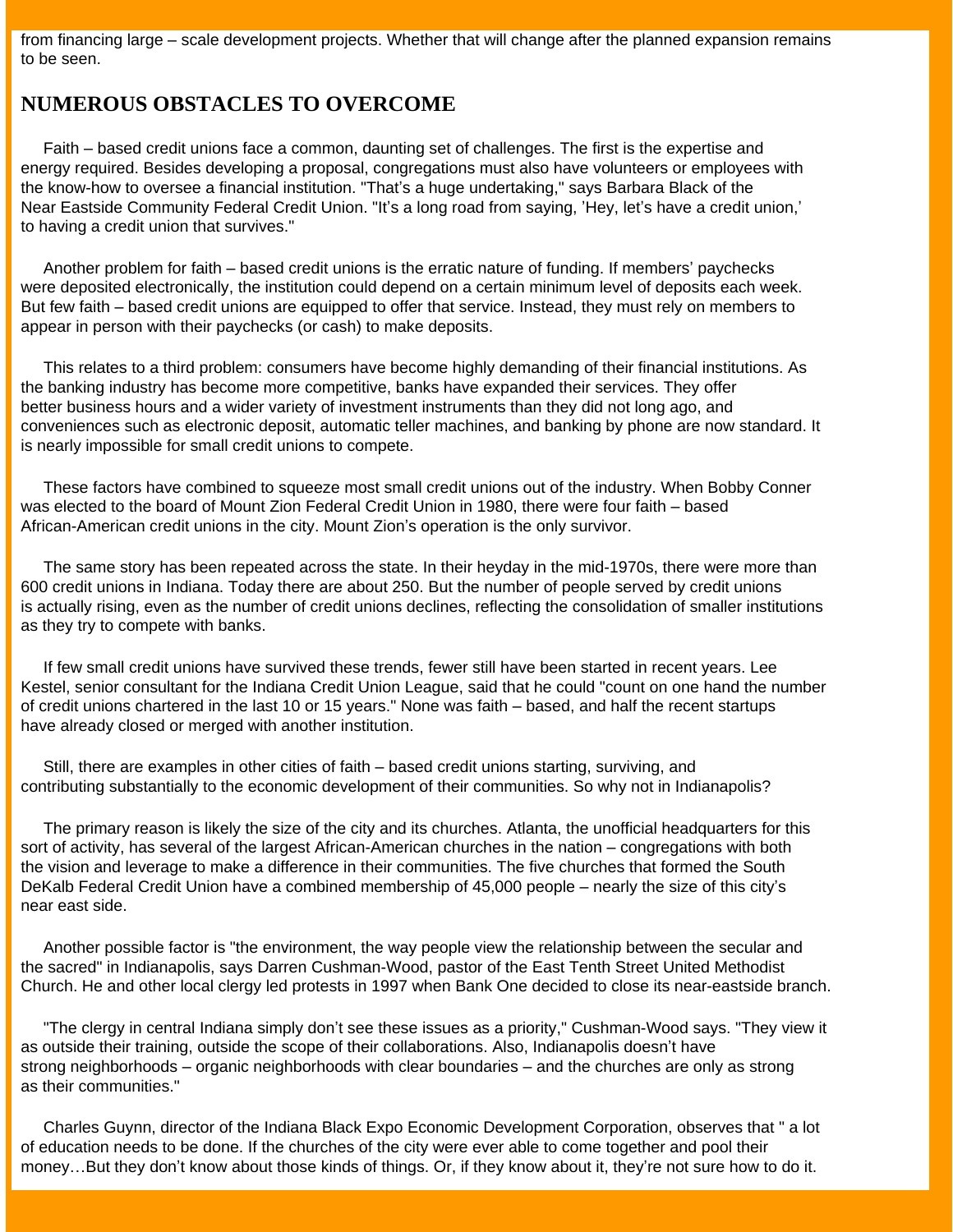Do we need a strategy? Yes. Should churches have more programs? Absolutely."

### **CONTINUING APPEAL**

 Still, in spite of the many obstacles, the idea refuses to go away. Credit unions seem to be the last, best hope for economic development in urban areas that lack the economic resources of suburban America. And, since congregations are the only institutions in many neighborhoods that are even remotely capable of organizing or implementing one, the idea of faith – based credit unions is particularly stubborn.

 For example, in addition to Mount Zion's plans to expand, two congregations on the west side have been talking about starting a credit union. They periodically consult with Barbara Black of the Near Eastside Community Federal Credit Union, who has helped "walk them though the start-up process and the chartering experience" and has outlined the issues they need to consider. "It's a huge amount of work to start a financial institution that must be licensed and bonded and regulated and insured," she says. For now, the churches' plans remain indefinite.

 Currently, Black's institution stands as the most successful model of a community development credit union in Indianapolis. It may also be the only vial model for local congregations interested in entering this field. Religious organizations played a key role in generating support for it, but they let other community organizations handle the technical details of chartering it.

 "There was a shared vision and a commitment to work together," says Rev. Phil Tom, who was pastor of Westminster Presbyterian Church on the near-east side at the time NECFCU was chartered. He now serves Immanuel Presbyterian Church on East 38<sup>th</sup> Street. "A cadre of core leaders got together. It was a remarkable time."

 Tom says there is no reason that another era of grassroots, neighborhood – focused activism cannot – or should not – emerge. And as long as that hope survives, the idea of starting faith – based credit unions will probably endure.

 "The role of religious institutions is to identify those needs that are not being met," Tom says. "I think the faith – based community – especially in the urban areas that the private sector has left – has to step in because it cares about the community holistically. We should help organize things, but we should not be the permanent solution. Helping people through banking is a task we can take on in the short term, though the short term may be 15 or 20 years."

# **POINTS TO REMEMBER**

- The number of check cashing outlets has risen dramatically in recent years, creating a thriving "alternative" banking system in America's low – income communities.
- Forming a credit union or depositing money in one allows a congregation or denomination to put its money to work in a targeted way, helping a neighborhood or supporting a cause.
- Nationally, there are many examples of faith based credit unions becoming heavily involved in community economic development, but there are no examples locally.
- Credit Unions are difficult for congregations to begin and maintain because of numerous obstacles among them, a lack of expertise, an uncertain funding base, and an inability to offer advanced banking services.
- The industry is in a period of consolidation, though the total number of credit union members is rising. This trend works against faith – based credit unions, which are usually small.
- $\bullet$  Despite the obstacles, some faith based credit unions have recently been chartered and are thriving in other cities across the nation. Locally, the idea endures because it offers the hope of economic empowerment in low – income communities where there are few other options.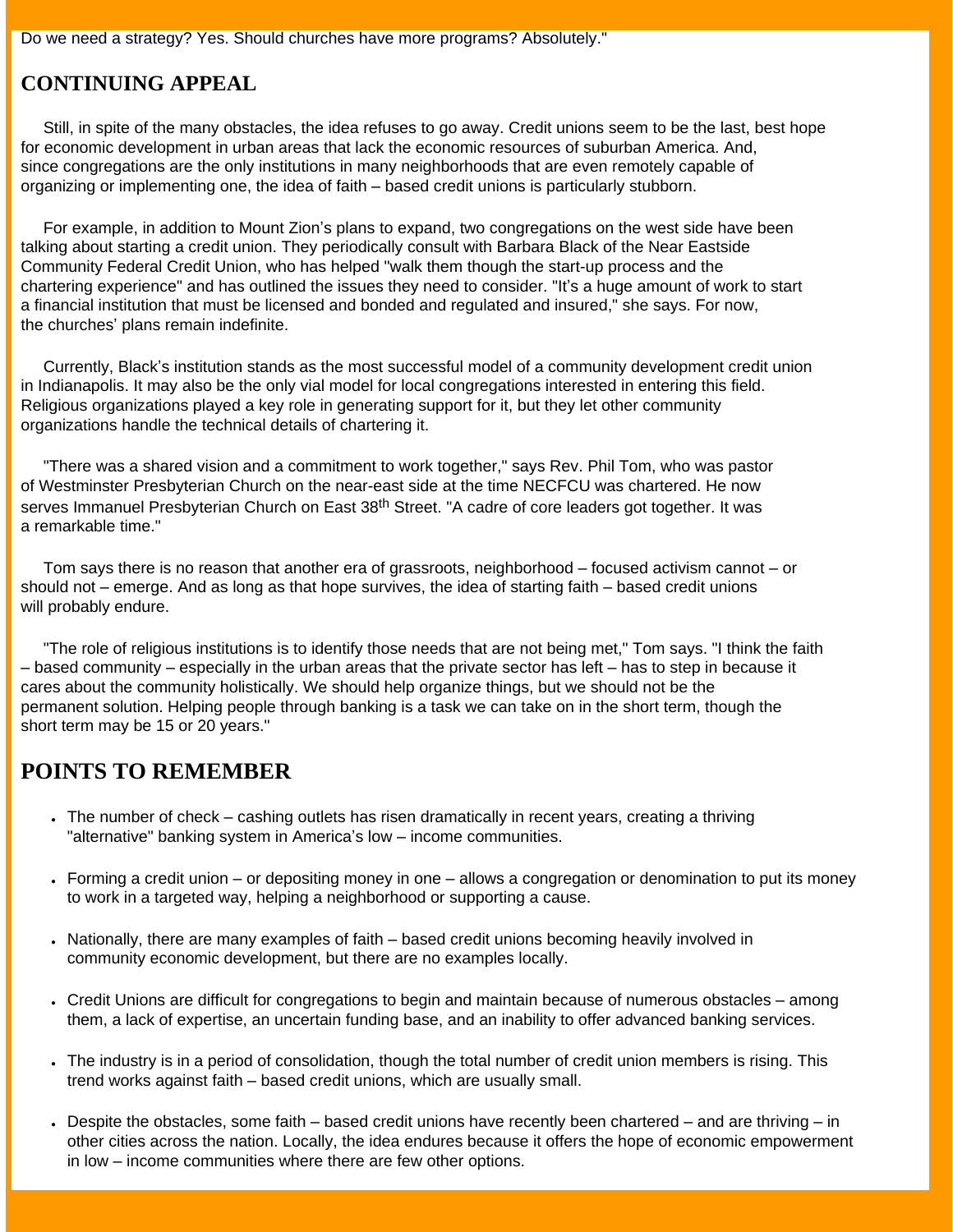# **CONTACTS & RESOURCES**

### Mentioned in this issue:

### Church of God Credit Union [www.cogcu.org](http://www.cogcu.org/)

Evangelical Christian Credit Union [www.eccu.org](http://www.eccu.org/)

Mount Zion Baptist Church

#### Mount Zion Federal Credit Union 3500 Graceland Ave. Indianapolis, IN 46208 (317) 923-4010

### Near Eastside Community Federal Credit Union

2230 E. 10th St. Indianapolis, IN 46201-2006 (317) 633-3100 [www.enn.org](http://www.enn.org/)

### Books and articles:

Caskey, John. *Fringe Banking. Check-cashing Outlets, Pawnshops, and the Poor* (1994). Recounts the history of fringe banking in America and describes the reasons behind the industry's rapid growth.

DePriest, Tomika and Joyce Jones. "Economic deliverance thru the church," *Black Enterprise*, February 1997. Surveys the important role that African-American churches play in economic development efforts, elaborating how they are "catalysts for black business." Examples of church-based credit unions are included. The text is available in the magazine's on-line archive; go to [www.blackenterprise.com](http://www.blackenterprise.com/).

Fondation, Larry. "Collaborating with Congregations," *Harvard Business Review*, July – August 1999. Discusses several possibilities for faith-based organizations interested in community economic development. The text of the article can be accessed, for a fee, from the *Review*'s on-line archive. The address is [www.hbsp.](http://www.hbsp.edu/products/hbr) [edu/products/hbr.](http://www.hbsp.edu/products/hbr)

Kretzmann, John and John McKnight. *Building Communities from the Inside Out: A Path Toward Finding and Mobilizing a Community's Assets* (1993). Offers an overview of numerous forms of community economic development efforts, including credit unions; examples of each; and a list of contacts for more information.

### Internet:

The National Federation of Community Development Credit Unions is a trade association that represents credit unions serving low-income communities. It has a program specifically to promote and represent faith-based credit union. The web address is [www.natfed.org.](http://www.natfed.org/)

The web site of the National Congress for Community Economic Development, [www.ncced.org,](http://www.ncced.org/) has a section devoted to faith-based economic development efforts. Of particular note is its "faith-based resources" collection.

The Indiana Credit Union League is the trade association representing credit unions in Indiana. Its Web site, [www.incuplace.org,](http://www.incuplace.org/) offers statistics and other information about credit unions generally and Indiana's credit unions specifically.